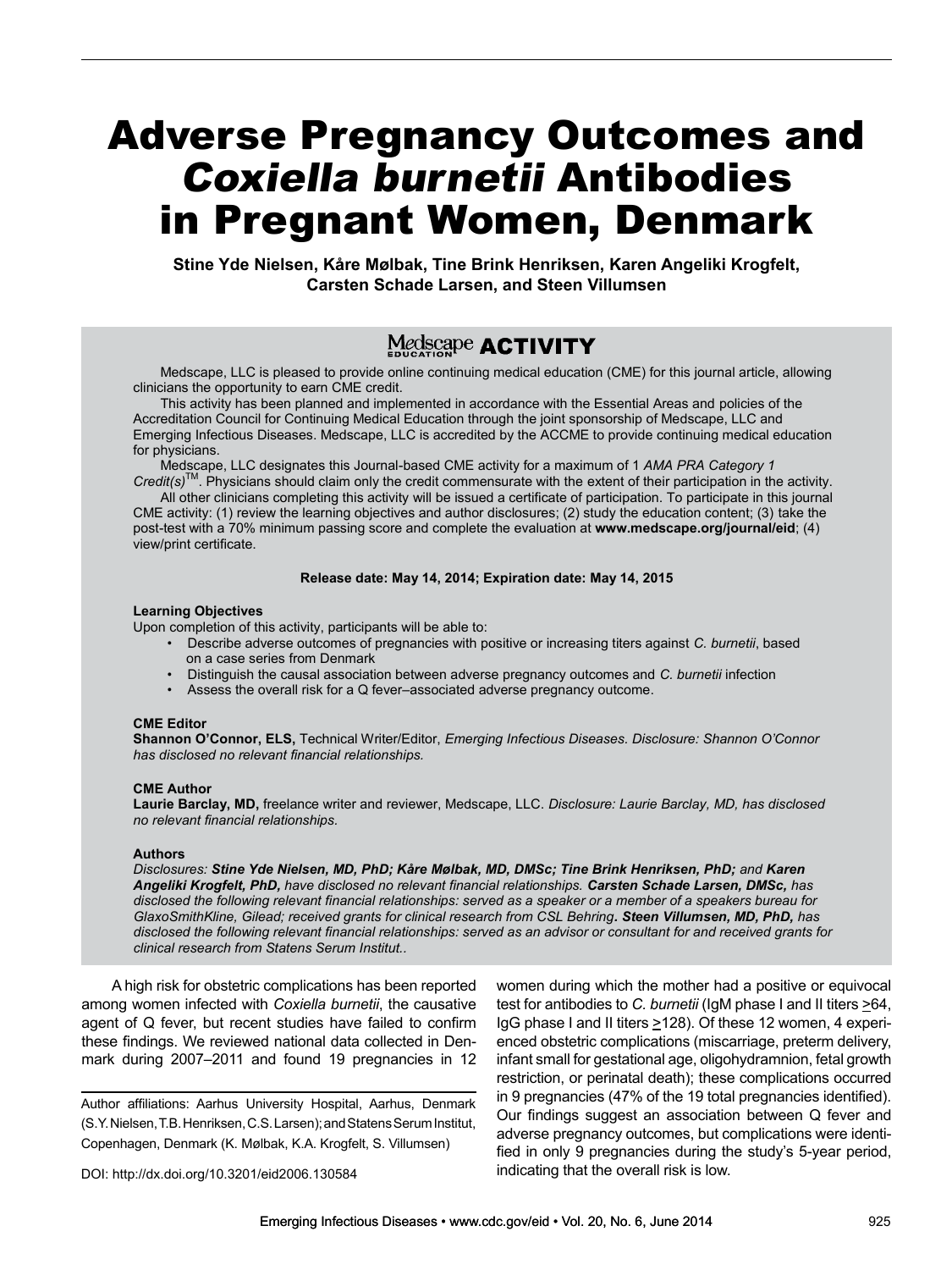Q fever is a zoonotic infection caused by *Coxiella bur-netii*. Findings of adverse pregnancy outcome in infected women, high seroprevalence in animal studies, and large human outbreaks have placed increasing focus on Q fever in several European countries, including Denmark (*1*–*4*). In ruminants, infection with *C. burnetii* is associated with high numbers of bacteria in the placenta, and the infection is known to cause abortion, retained placenta, endometritis, and infertility (*5*,*6*). Humans are infected with *C. burnetii* predominantly by inhalation of contaminated aerosols, and persons who have contact with livestock are at highest risk for exposure (7). Among pregnant women,  $\geq 90\%$  of those who show antibodies for *C. burnetii* that suggest recent infection may remain asymptomatic (*8*). Case series from France have associated symptomatic and asymptomatic *C. burnetii* infection during pregnancy with obstetric complications, including miscarriage, preterm delivery, and fetal death (*9*–*11*). In contrast, population studies from northern Europe have not found an association between *C. burnetii* and adverse pregnancy outcomes (*12*–*15*).

Cattle are the main reservoir for *C. burnetii* in Denmark. A recent study of the seroprevalence of *C. burnetii* in cattle found that bulk-tank milk samples tested positive for *C. burnetii* at 59 of 100 randomly selected farms (*16*). In addition, the reported prevalence of antibodies to *C. burnetii* among veterinarians in Denmark ranges from 36% to 47% (*1*,*2*,*17*). These findings show that exposure to *C. burnetii* is common in this country in the animal reservoir and in those who are occupationally exposed to livestock or who live in rural areas with livestock contact. However, the risk for and implications of infection with *C. burnetii* among pregnant women have not been exhaustively described (*12*,*15*). Because of this, and because findings from the case series in France conflict with results from population-based studies from the Netherlands and Denmark, we reviewed national data from Aarhus University Hospital, Aalborg University Hospital, Hospital of Southwest Jutland, Viborg Regional Hospital, Regional Hospital West Jutland, and Hilleroed Hospital in Denmark to identify women who had elevated antibodies to *C. burnetii* during pregnancy. We evaluated the course of infection, effects of treatment with cotrimoxazole (trimethoprim/sulfamethoxazole), and pregnancy outcomes for these women.

## **Materials and Methods**

Every resident in Denmark is provided with a unique civil registration number that enables individual-level linkage between national registries. Data from health records at obstetric and infectious disease departments were thereby linked to civil registration numbers from women (18–45 years of age) who had positive or equivocal tests at the Statens Serum Institut for antibodies to *C. burnetii* during 2007–2011. Using these data, we identified pregnant

women who could be included in the study on the basis of positive serologic test results for *C. burnetii* and availability of titers from throughout pregnancy to enable evaluation of infection in paired samples.

#### **Detection of Antibodies against** *C. burnetii*

In Denmark, *C. burnetii* serologic testing is performed only at the Statens Serum Institut by indirect immunofluorescence assay (IFA; Focus Diagnostics, Cypress, CA, USA), according to the manufacturer's instructions. *C. burnetii* expresses 2 antigens, phase I and phase II. During active infection, phase II IgG and IgM are elevated; these results may remain positive for months to years. In acute Q fever, primarily antibodies against phase II antigens are raised, and these titers are higher than for antibodies against phase I antigens; IgM antibodies appear first. In chronic forms of the disease, antibodies against phase I antigens are elevated.

A local cutoff value adjusted to the population of Denmark has defined negative, equivocal, and positive titers (*18*); we included patients with equivocal and positive titers in our study. A sample was considered IFA-positive when IgM for phase I or phase II titers was >64 or IgG for any of the phases was >128. A 4-fold increase in titers between 2 paired samples was defined as diagnostic for recent or acute *C. burnetii* infection.

#### **PCR Analysis**

DNA from urine samples was subjected to a Chelex 100-based DNA extraction method as described (*19*). DNA from placenta and bone marrow samples was extracted by using the DNeasy Blood and Tissue Kit (QIAGEN, Hilden, Germany) according to the manufacturer's instructions. DNA from the cream layer of fresh breast milk samples was extracted by using a previously described protocol that included washing with phosphate-buffered saline and subsequent extraction with the DNeasy Blood and Tissue Kit (*20*). PCR was conducted with primers targeting the multicopy gene IS*1111* as described (*21*).

#### **Testing Indications and Pregnancy Outcomes**

The indication for Q fever testing for most of the women was exposure to livestock. Two of the women were tested in a subsequent pregnancy because of a previous adverse pregnancy outcome; none were tested because of symptoms. Adverse pregnancy outcomes were defined as miscarriage, preterm delivery, single fetal death with a surviving co-twin, infant small for gestational age, oligohydramnion, fetal growth restriction, and perinatal death.

#### **Results**

We identified 12 women with equivocal and positive antibody titers for *C. burnetii* infection who underwent 19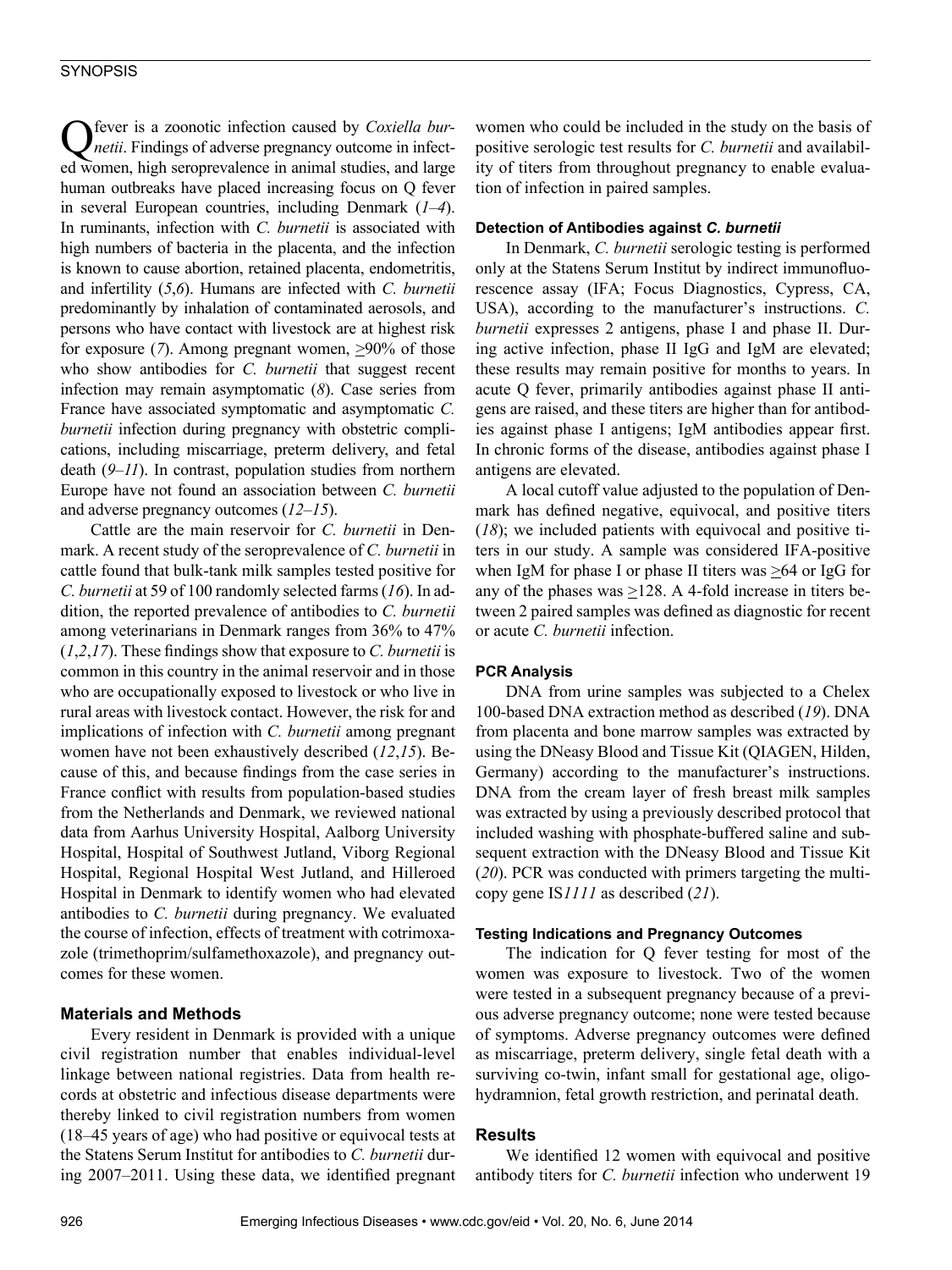pregnancies during the 5-year study period. All women were farmers or veterinarians and resided in rural areas of Denmark. Obstetric complications were recorded in 9 (47%) of the 19 pregnancies (Table 1). None of the women were found to be IgM positive for pathogens regarded as classic causes of infection of the developing fetus during pregnancy; these pathogens included *Toxoplasma gondii*, parvovirus B19, rubella virus, cytomegalovirus, and herpes

| Denmark*                     |                 |                |                                                                        |                                        |                          |                            |                    | Table 1. Patient characteristics and pregnancy outcomes in 12 women who had positive Coxiella burnetii titers during pregnancy, |                                                                                                                 |
|------------------------------|-----------------|----------------|------------------------------------------------------------------------|----------------------------------------|--------------------------|----------------------------|--------------------|---------------------------------------------------------------------------------------------------------------------------------|-----------------------------------------------------------------------------------------------------------------|
|                              |                 |                | Patient data                                                           |                                        |                          | Fetal gestational          | Baby               |                                                                                                                                 |                                                                                                                 |
| Pt and<br>preg no.           | Age,<br>v       | Parity         | Symptoms                                                               | Animal<br>contact                      | Treatment<br>during preg | age at delivery,<br>wk + d | birth<br>weight, g | Clinical outcome of<br>pregnancy                                                                                                | C. burnetii test<br>results                                                                                     |
| Pt <sub>1</sub>              | 33              | $\overline{2}$ | Fever and<br>cough first<br>weeks of<br>pregnancy                      | Yes,<br>cattle, vet                    | Yes, from<br>wk 15       | $38 + 6$                   | 3,570              | Healthy baby                                                                                                                    | PCR urine wk 10<br>pos; bone marrow<br>biopsy wk 15 neg;<br>PCR breast milk,<br>amniotic fluid,<br>placenta neg |
| Pt 2†                        | 40              | $\mathbf{1}$   | Dry cough<br>for weeks<br>just before<br>first<br>pregnancy            | Yes,<br>cattle, vet                    | No                       | 8 wk                       | <b>NA</b>          | Miscarriage                                                                                                                     | NA                                                                                                              |
| Pt3                          | 30              | 1              | No                                                                     | Yes,<br>cattle, vet                    | Yes, from<br>wk 10       | $39 + 1$                   | 3,500              | Healthy baby                                                                                                                    | PCR placenta<br>neg                                                                                             |
| Pt 4‡                        | 34              | 1              | No                                                                     | Yes,<br>cattle, vet                    | No                       | $39 + 0$                   | 3,030              | Single fetal death<br>around wk 8;<br>surviving twin with<br>healthy outcome                                                    | PCR breast milk,<br>placenta neg                                                                                |
| Pt 5§<br>Preg 1              | 32              | 1              | No                                                                     | Yes,<br>cattle, vet                    | No                       | $40 + 3$                   | 3,000              | Dysmature baby                                                                                                                  | <b>NA</b>                                                                                                       |
| Preg 2                       | 33              | 2              | No                                                                     |                                        | No                       | $38 + 0$                   | 2,360              | Cesarean, IUGR<br>(23% from wk 28)<br>and oligo                                                                                 |                                                                                                                 |
| Pt <sub>6</sub>              | 26              | $\mathbf{1}$   | <b>NA</b>                                                              | Yes,<br>cattle,<br>farmer              | No                       | 39                         | 3,720              | Healthy baby                                                                                                                    | PCR placenta<br>neg                                                                                             |
| Pt 7 <sub>1</sub>            | $\overline{32}$ | $\mathbf{1}$   | No                                                                     | Yes,<br>cattle, vet                    | Yes, from<br>wk 10       | 41                         | 3,210              | Acute caesarean<br>due to uterine<br>rupture                                                                                    | PCR placenta<br>neg                                                                                             |
| Pt 8<br>Preg 1               | 24              | 0              | No                                                                     | Yes,<br>cattle,<br>assisting<br>female | No                       | $27 + 2$                   | <b>NA</b>          | IUGR, oligo/<br>malformations;<br>baby died few<br>hours postpartum                                                             | <b>NA</b>                                                                                                       |
| Preg 2                       | 26              | 1              | No                                                                     | farmer                                 | Yes, from<br>wk 22       | 30                         | 1,570              | Preterm baby                                                                                                                    | PCR placenta<br>neg                                                                                             |
| Pt <sub>9</sub><br>Preg 1    | 30              | 0              | No                                                                     | Yes,<br>cattle, vet                    | From wk 20               | $39 + 4$                   | 3,790              | Healthy baby                                                                                                                    | PCR placenta,<br>breast milk neg                                                                                |
| Preg 2                       | 33              | 1              | No                                                                     |                                        | No                       | $40 + 2$                   | 4,170              | Healthy baby                                                                                                                    | NA                                                                                                              |
| $\overline{P}t$ 10<br>Preg 1 | 30              | 0              | 1 mo dry<br>cough at<br>start of<br>preg, short<br>episode of<br>fever | Yes,<br>cattle, vet                    | Yes, from<br>wk 10       | $39 + 6$                   | 3,420              | Healthy baby                                                                                                                    | PCR placenta,<br>breast milk neg                                                                                |
| Preg 2                       | 33              | 1              | No                                                                     |                                        | No                       | $41 + 2$                   | 3,400              | Healthy baby                                                                                                                    | <b>NA</b>                                                                                                       |
| Pt 11                        | 30              | $\mathbf{1}$   | No                                                                     | Yes,<br>cattle, vet                    | No                       | 40                         | 4,230              | Healthy baby                                                                                                                    | PCR placenta<br>neg                                                                                             |
| Pt 12                        | 31              | 1              | No                                                                     | Yes.<br>cattle, vet                    | Yes, from<br>wk 22       | $39 + 5$                   | 3,570              | Healthy baby                                                                                                                    | PCR placenta<br>neg                                                                                             |

\*See Table 2 for specific titers. Pt, patient; preg, pregnancy; neg, negative; vet, veterinarian; NA, not applicable; IUGR, intrauterine growth restriction; oligo, oligohydramnion.

†Within 2 years, 3 spontaneous abortions and 1 extrauterine pregnancy.

§Acute Q fever in 2006 (not pregnant), treated with 3 wk doxycycline.

¶Two spontaneous abortions before this pregnancy.

<sup>‡</sup>Q fever in 2006 (not pregnant).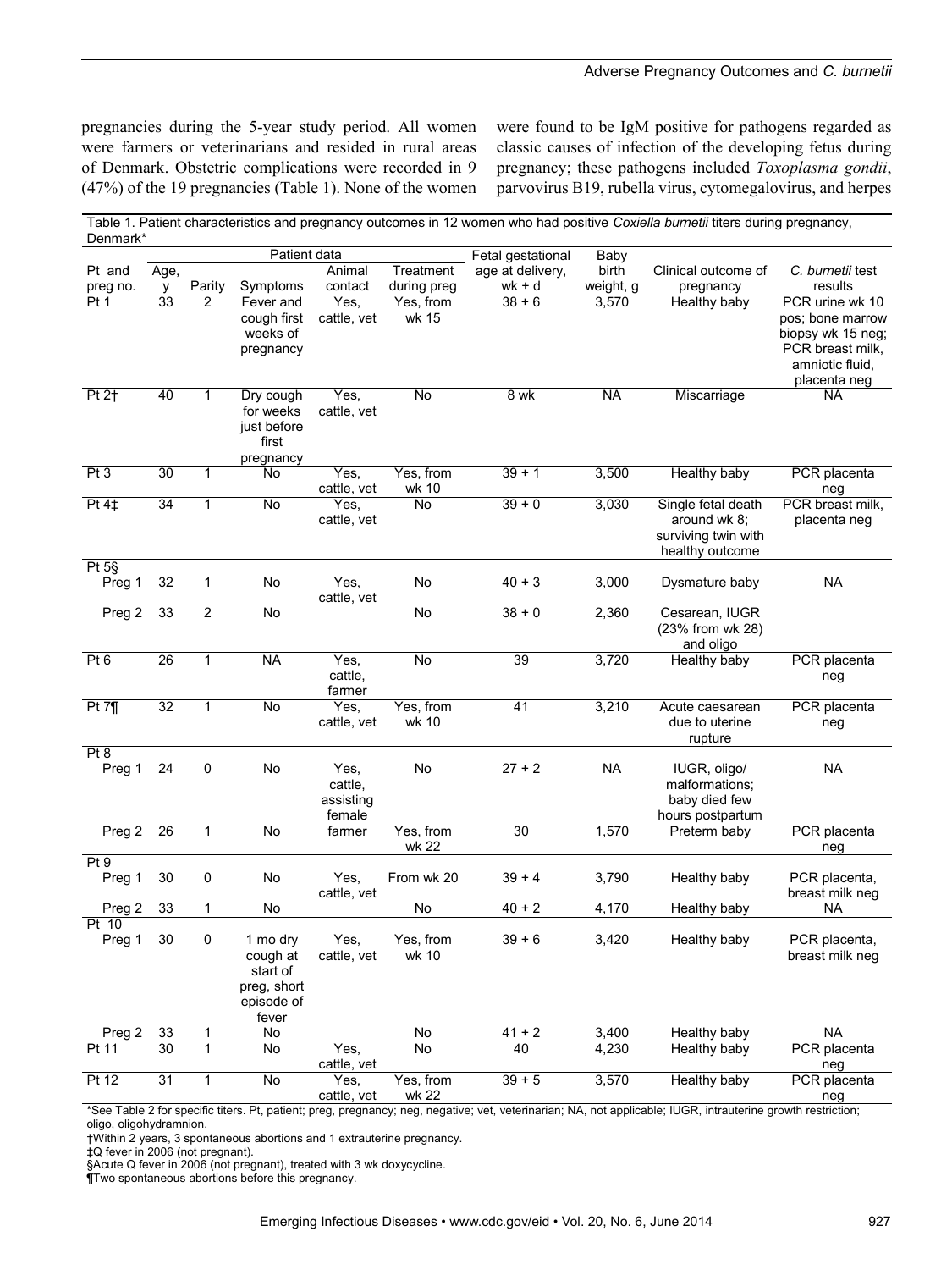# **SYNOPSIS**

simplex virus. However, not all women were exhaustively tested during pregnancy. For all women tested during pregnancy, *C. burnetii* serologic test results were available from no later than pregnancy week 13 (Table 2).

Two patients (1 and 10) reported dry cough and short episodes of fever; both had antibody titers during the first trimester consistent with acute infection. These patients were treated with cotrimoxazole beginning in gestational

| Table 2. Results of testing for 12 women who had positive Coxiella burnetii titers during pregnancy, Denmark* |              |                        |             |            |       |                          |        |       |          |             |                                |
|---------------------------------------------------------------------------------------------------------------|--------------|------------------------|-------------|------------|-------|--------------------------|--------|-------|----------|-------------|--------------------------------|
|                                                                                                               |              |                        | Last sample |            |       |                          |        |       |          |             |                                |
| Pt and<br>Date                                                                                                |              | First sample<br>Titers |             |            |       | Date                     | Titers |       |          |             |                                |
| preg                                                                                                          | collected†   | IgM II                 | IqM I       | IgG II     | $lgG$ | collected†               | IgM II | IgM I | $lgG$ II | $lgG$       | Comments                       |
| Pt 1                                                                                                          | 7 wk         | 2,048                  | 8,000       | 1,024      | 512   | 38 wk                    | < 64   | < 64  | 256      | < 128       | Negative titers 6 mo before    |
|                                                                                                               |              |                        |             |            |       |                          |        |       |          |             | this preg                      |
| Pt <sub>2</sub>                                                                                               | 8 wk, after  | 256                    | < 64        | 256        | 128   | $\overline{7}$ wk, after | 512    | 128   | 512      | 512         | Maximum titers after           |
|                                                                                                               | miscarriage  |                        |             |            |       | extrauterine             |        |       |          |             | second miscarriage: IgG        |
|                                                                                                               |              |                        |             |            |       | preg                     |        |       |          |             | phase II, 4,096; IgG phase     |
|                                                                                                               |              |                        |             |            |       |                          |        |       |          |             | I, 2,048; IgM phase I, 512;    |
|                                                                                                               |              |                        |             |            |       |                          |        |       |          |             | IgM phase II, 256              |
| Pt <sub>3</sub>                                                                                               | 3 wk         | <64                    | <64         | < 128      | 512   | 33 wk                    | < 64   | < 64  | 128      | 1,024       | First titers taken 2 mo        |
|                                                                                                               |              |                        |             |            |       |                          |        |       |          |             | before this preg: IgG phase    |
|                                                                                                               |              |                        |             |            |       |                          |        |       |          |             | I, 1,024. Maximum titers in    |
|                                                                                                               |              |                        |             |            |       |                          |        |       |          |             | preg week 9: IgG phase I,      |
|                                                                                                               |              |                        |             |            |       |                          |        |       |          |             | 4,096; IgG phase II, 256‡      |
| Pt 4                                                                                                          | 10 wk        | < 64                   | <64         | 1,024      | 512   | 1 day                    | <64    | < 64  | 1,024    | 128         | First titers taken 3 mo        |
|                                                                                                               |              |                        |             |            |       | postpartum               |        |       |          |             | before this preg identical to  |
|                                                                                                               |              |                        |             |            |       |                          |        |       |          |             | titers from preg week 10§      |
| Pt <sub>5</sub>                                                                                               |              |                        |             |            |       |                          |        |       |          |             |                                |
| Preg 1                                                                                                        | 9 wk         | <64                    | <64         | 256        | 512   | 38 wk                    | <64    | < 64  | 256      | 256         | First titers taken 6 mo        |
|                                                                                                               |              |                        |             |            |       |                          |        |       |          |             | before this preg: IgM phase    |
|                                                                                                               |              |                        |             |            |       |                          |        |       |          |             | II, <64; IgM phase I, <64;     |
|                                                                                                               |              |                        |             |            |       |                          |        |       |          |             | IgG phase II, 512; IgG         |
|                                                                                                               |              |                        |             |            |       |                          |        |       |          |             | phase I, 1,024§                |
| Preg 2                                                                                                        | 12 wk        | -64                    | -64         | 128        | 1,024 | 31 wk                    | -64    | <64   | 512      | 1,024       | ş                              |
| Pt <sub>6</sub>                                                                                               | 13 wk        | <64                    | <64         | 256        | < 128 | At birth                 | < 64   | < 64  | 128      | < 128       | No titers available before     |
|                                                                                                               |              |                        |             |            |       |                          |        |       |          |             | this preg. Maximum titers in   |
|                                                                                                               |              |                        |             |            |       |                          |        |       |          |             | preg: IgG phase II, 256‡       |
| Pt 7                                                                                                          | 8 wk         | 128                    | <64         | 4,096      | < 128 | At birth                 | 64     | <64   | 512      | < 128       | Titers positive 6 mo before    |
|                                                                                                               |              |                        |             |            |       |                          |        |       |          |             | this preg: IgM phase II, 128;  |
|                                                                                                               |              |                        |             |            |       |                          |        |       |          |             | IgM phase I, <64; IgG          |
|                                                                                                               |              |                        |             |            |       |                          |        |       |          |             | phase II, 2,048; IgG phase     |
|                                                                                                               |              |                        |             |            |       |                          |        |       |          |             | I, 128                         |
| Pt 8                                                                                                          |              |                        |             |            |       |                          |        |       |          |             |                                |
| Preg 1                                                                                                        | 12 wk        | 128                    | -64         | 512        | 256   | 26 wk                    | 256    | -64   | 1,024    | 256         | Maximum titers in this preg:   |
|                                                                                                               |              |                        |             |            |       |                          |        |       |          |             | IgG phase II, 2,048‡           |
| Preg 2                                                                                                        | 10 wk        | <64                    | <64         | 256        | 128   | 26 wk                    | <64    | <64   | 256      | 256         | Maximum titers in this preg:   |
|                                                                                                               |              |                        |             |            |       |                          |        |       |          |             | IgG phase I, 1,024; IgG        |
|                                                                                                               |              |                        |             |            |       |                          |        |       |          |             | phase II, 1,024‡               |
| Pt 9                                                                                                          |              |                        |             |            |       |                          |        |       |          |             |                                |
| Preg 1                                                                                                        | 10 wk        | <64                    | <64         | 256        | < 128 | 39 wk                    | 64     | <64   | 128      | < 128       | Maximum titers in this preg:   |
|                                                                                                               |              |                        |             |            |       |                          |        |       |          |             | phase II IgG, 1,024‡           |
| Preg 2                                                                                                        | 12 wk        | <64                    | -64         | 256        | < 128 | 36 wk                    | <64    | <64   | 256      | < 128       |                                |
| Pt 10                                                                                                         |              |                        |             |            |       |                          |        |       |          |             |                                |
| Preg 1                                                                                                        | 8 wk         | 512                    | <64         | 4,096      | < 128 | 36 wk                    | <64    | < 64  | 256      | < 128       | No titers available before     |
|                                                                                                               |              |                        |             |            |       |                          |        |       |          |             | this preg§                     |
| Preg 2                                                                                                        | 9 wk         | <64                    | < 64        | 128        | < 128 | 14 wk                    | <64    | <64   | <128     | < 128       | ş                              |
| Pt 11                                                                                                         | 7 wk         | <64                    | <64         | 128        | 128   | 26 wk                    | 256    | 256   | 512      | <128        | Titers positive 1 mo before    |
|                                                                                                               |              |                        |             |            |       |                          |        |       |          |             | this preg: IgM phase II, <64;  |
|                                                                                                               |              |                        |             |            |       |                          |        |       |          |             | IgM phase I, <64; IgG          |
|                                                                                                               |              |                        |             |            |       |                          |        |       |          |             | phase II, 1,024; IgG phase     |
|                                                                                                               |              |                        |             |            |       |                          |        |       |          |             | $I, < 128$ §                   |
| Pt 12                                                                                                         | <b>10 wk</b> | < 64                   | <64         | 2,048 <128 |       | 37 wk                    | <64    | <64   |          | 1,024 1,024 | Negative titers during preg    |
|                                                                                                               |              |                        |             |            |       |                          |        |       |          |             | 2 years earlier. Maximum       |
|                                                                                                               |              |                        |             |            |       |                          |        |       |          |             | titers in this preg: IgG phase |
|                                                                                                               |              |                        |             |            |       |                          |        |       |          |             | II, 2,048                      |

\*See Table 1 for specific patient and outcome data. Pt, patient; preg, pregnancy; vet, veterinarian; NA, not applicable; IUGR, intrauterine growth restriction.

†Gestational week.

‡Remaining titers have not risen above/beyond values in beginning/end of pregnancy.

§No further rise of titers in this pregnancy; indicates that titers had not risen beyond values at beginning/end of pregnancy.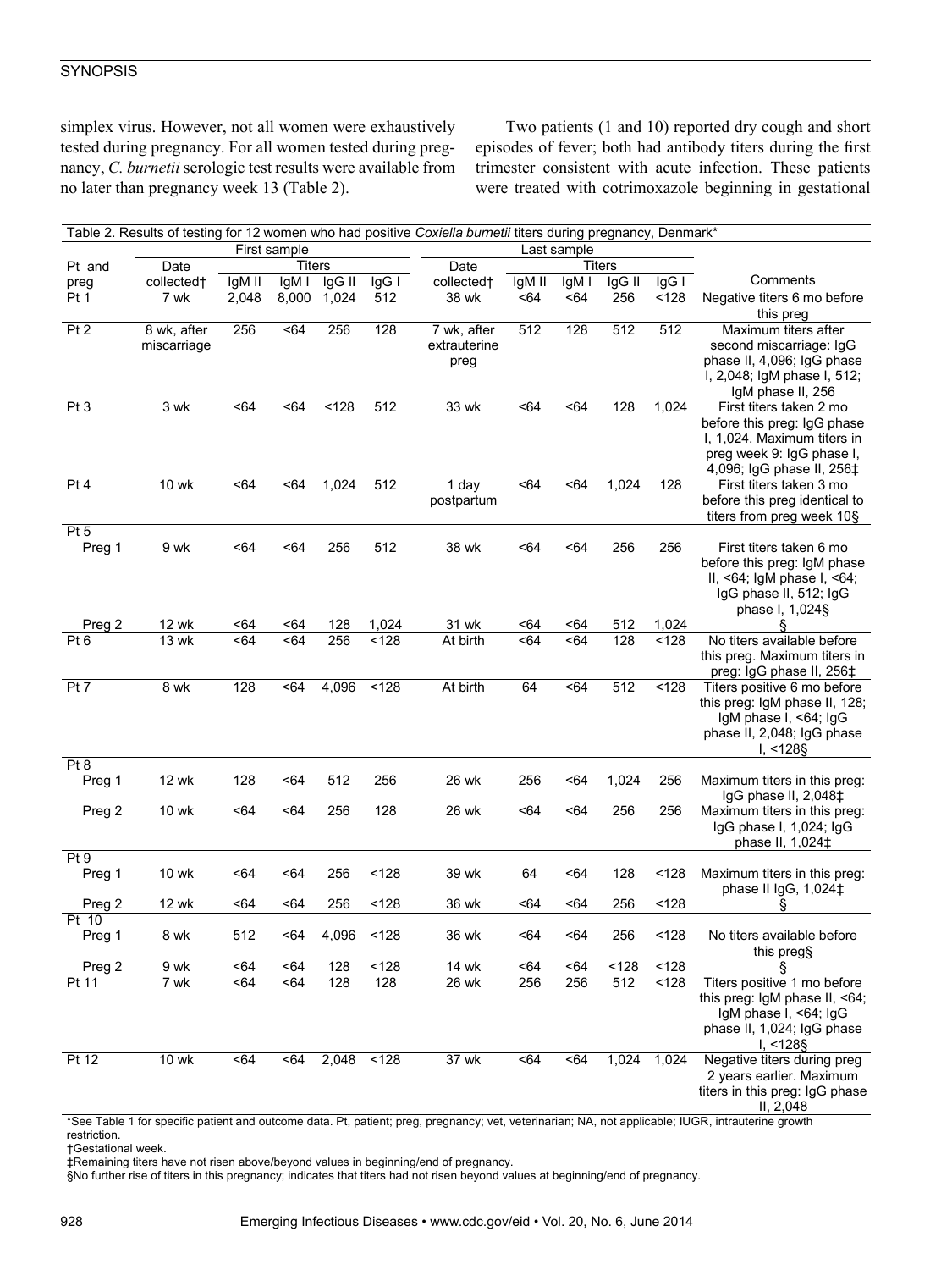week 15 or 10, respectively; patient 1 was treated throughout pregnancy and patient 10 until gestational week 39. Patent 1 had a PCR-positive urine sample in gestational week 10, but results of PCR on a bone marrow biopsy from gestational week 15 and PCR on amniotic fluid and placenta were negative. For patient 10, no *C. burnetii* DNA was detected by PCR from placental tissue or breast milk; for her second pregnancy, serologic test results for *C. burnetii* were negative, PCR on placenta was not performed, and the pregnancy had a healthy outcome.

Patient 2 reported weeks of dry cough without fever during the weeks just before the first pregnancy that ended with miscarriage. She had 3 miscarriages and an extrauterine pregnancy within 2 years, and the titers that were found indicate that she was acutely infected weeks before the first miscarriage. Her antibody titers reached a maximum level after the second miscarriage. No embryo material was tested from any of her miscarriages.

Patients 3, 5, and 12 had serologic profiles with IgG phase I titer of 1,024 at the end of pregnancy; 2 of the patients were treated during pregnancy, but none had symptoms, received a diagnoses of endocarditis, or received long-term postpartum treatment. Patient 12 had a serologic profile indicating reactivation of *C. burnetii* infection, but her antibody titers had been negative in a previous pregnancy 2 years earlier.

Patient 4 seroconverted before her second pregnancy, during which she experienced a single fetal death around gestational week 8 and a surviving co-twin. She had a decrease in IgG phase I during pregnancy; the surviving twin was delivered healthy and at term.

Patient 5 was treated for acute Q fever before her second pregnancy. Her antibody titers were stable during the second pregnancy, and her baby was full-term but slightly small for gestational age. After a short interpregnancy interval, she had a significant increase in IgG phase II titers during her third pregnancy; because of fetal growth restriction and oligohydramnion noted during gestational week 28, she had a cesarean section during gestational week 38. The placentas from these 2 pregnancies were not tested.

Patient 8 had rising antibody titers during her first pregnancy, and because of bleeding and contractions, she had an acute cesarean section in week 27 and gave birth to a severely growth retarded and malformed infant who lived only a few hours. The fetus and placenta were not tested for *C. burnetii*, but results of testing for toxoplasmosis, cytomegalovirus, and parvovirus B19 were negative, as were results of genetic testing for neuromuscular diseases. Her titers decreased slightly postpartum, but during her second pregnancy, titers increased significantly, and treatment with cotrimoxazole was initiated around gestational week 22. In gestational week 30, she spontaneously went into labor and gave birth to a healthy baby. Treatment

was terminated immediately postpartum, and her antibody levels decreased, indicating that she was not chronically infected. Thus, patients 5 and 8 had serologic indication of a reactivation of infection with *C. burnetii*: a postpartum decline in antibody titers followed by a >4-fold increase in titers during the next pregnancy.

Three of the remaining pregnancies (in patients 6, 9, and 11) had an uncomplicated course with a healthy pregnancy outcome. Patient 7 had an acute cesarean because of rupture of the uterus; she had had a cesarean in her first pregnancy.

In summary, 3 patients (1, 2, and 10) reported symptoms of acute Q fever. At least 1 (patient 8) appeared to have seroconverted without symptoms close to the beginning of her first pregnancy.

For 7 of the 19 pregnancies, treatment with cotrimoxazole was initiated in the patient; 6 of these pregnancies resulted in healthy, full-term babies, and no mention of severe side effects was found in the mothers' medical records. One of the women who had obstetric complications received treatment with cotrimoxazole (patient 8, in her second pregnancy). By comparison, among the 12 pregnancies in which no treatment was given, 8 resulted in obstetric complications. The effect of treatment with cotrimoxazole on complications was tested, but the difference was not significant ( $p = 0.057$  by Fisher exact test; data not shown).

PCR was performed on placentas from 10 pregnancies and in 4 of these, breast milk was also tested; no results were positive. For 7 of the 10 pregnancies in which placentas were tested, the woman had received treatment with cotrimoxazole during pregnancy.

# **Discussion**

Adverse pregnancy outcome was observed in 9 of 19 pregnancies among 4 of the 12 pregnant women in which equivocal or positive tests for *C. burnetii* antibodies were found. One woman had 3 miscarriages and an extrauterine pregnancy, 1 experienced preterm delivery, 1 had a single fetal death with a surviving co-twin, and 1 delivered a small-for-gestational-age baby. Oligohydramnion and fetal growth restriction were found in 2 pregnancies; 1 had a healthy outcome, but in the other, the baby died a few hours postpartum.

The observed complication rate of 47% may seem high, but the causal relationship of this finding may not be clear. For example, none of the tested placentas were examined by histopathology, and all of the 10 placentas tested by PCR were negative for *C. burnetii*. Furthermore, not all of the women were thoroughly tested for other infections. One possible explanation for the lack of findings related to the placenta in 7 of the cases could be the patient's treatment with cotrimoxazole or focal placental infection. Nonetheless, we did observe adverse pregnancy outcome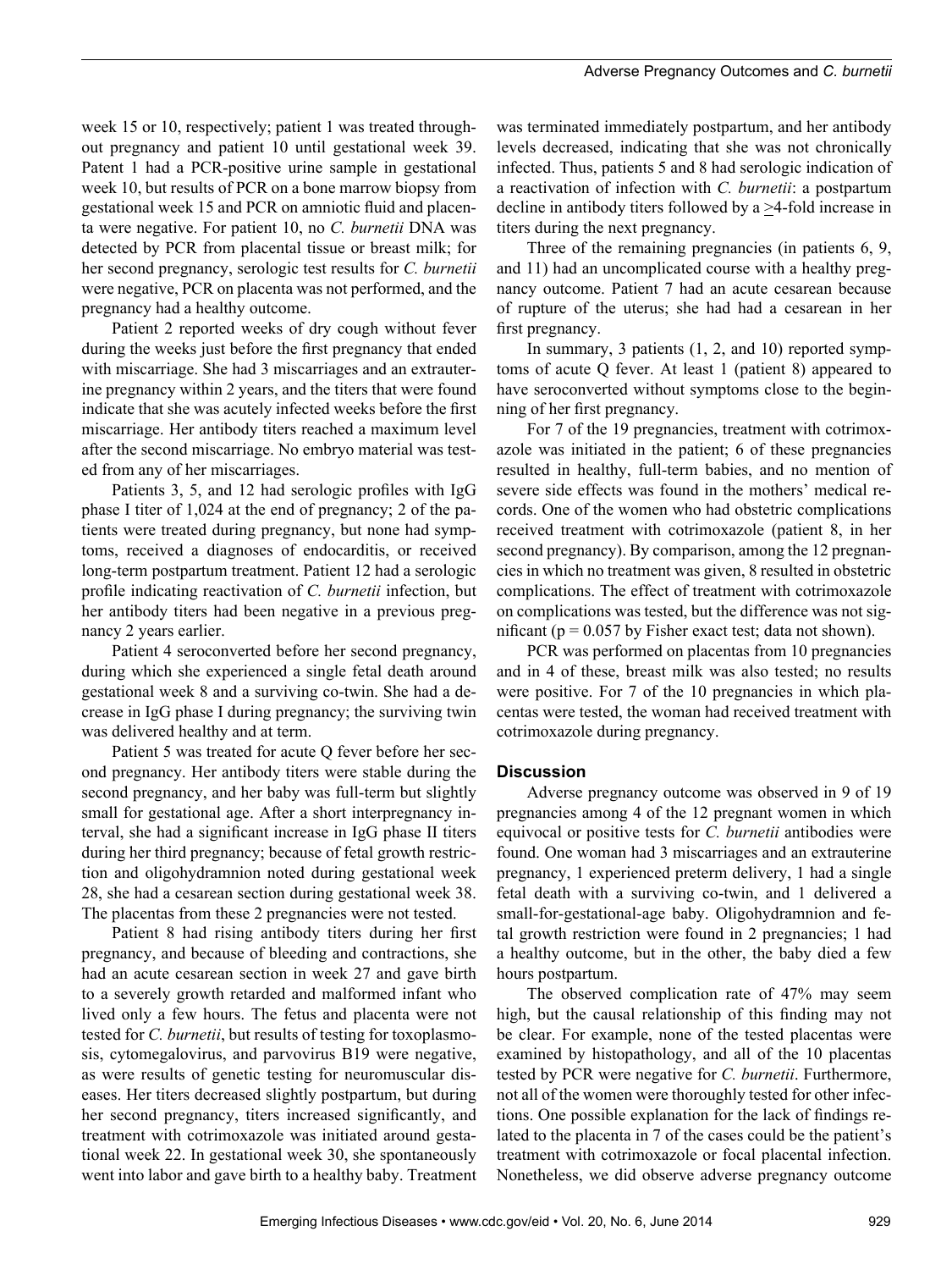# **SYNOPSIS**

in 8 (67%) of 12 pregnancies in which the women were not treated with cotrimoxazole, which supports the beneficial effects of treatment.

Among the cases we reviewed, none of the 4 breast milk samples tested by PCR were positive for *C. burnetii*. This bacterium has been found in human milk (*22*,*23*), but the implications for the breastfed child are unclear. Because of the lack of evidence, breastfeeding has been deemed safe according to the obstetric guidelines in Denmark for the treatment of *C. burnetii*–seropositive pregnant women and their newborns.

Two studies, in the Netherlands (*24*) and Canada (*25*), have suggested a low rate of placental *C. burnetii* infection in asymptomatic women and that obstetric complications in symptomatic cases may be explained by massive placental necrosis following a higher bacterial load in the placenta, systemic infection, or both. A study in France (*26*) found that untreated Q fever in 1 pregnancy may be reactivated in a subsequent pregnancy, a result found in 3 patients in our study (patients 5, 8, and 12).

The evidence for an adverse pregnancy outcome in humans in relation to Q fever mainly originates from case studies from France of referred, infected, pregnant patients, as well as pregnancies in which a diagnosis of Q fever was reached retrospectively, after an adverse outcome (*9*–*11*). Carcopino et al. reported clinical symptoms in 32 (60.4%) of 53 cases and a chronic serologic profile in more than half of patients and concluded that Q fever in pregnancy may cause severe complications (*10*). The Netherlands has recently experienced an unprecedented Q fever outbreak that has prompted 2 large studies in pregnant women. One study, a population-based study of 1,174 serum samples collected at the twelfth week of pregnancy, found no association between antibodies to *C. burnetii* and adverse pregnancy outcome among women living in the area with the highest Q fever incidence. The other study, a randomized, controlled trial, tested 1,229 pregnant women living in high-risk areas during the outbreak; 15% of the women were seropositive in both the intervention group and the control group, and no difference was found in obstetric complications (*13*). Hence, the findings from France were not reproduced in the Netherlands. Likewise, a recent study in Denmark assessed the association between presence of antibodies to *C. burnetii*, seroconversion, and pregnancy outcome and found that seropositivity was not associated with miscarriage, preterm birth, or low birthweight (*15*).

Differences in findings among these various studies may be explained in part by differences in study design. The indication for serologic testing is a crucial point; in our study, the indication for testing was exposure to livestock for most of the women. In contrast, the women in the case series in France were primarily tested because of pathologic conditions during pregnancy or clinical symptoms (e.g., fever, hepatitis) or retrospectively because of an adverse pregnancy outcome. Angelakis et al. (*11*) found that 17 of 30 *C. burnetii* seropositive pregnant women were asymptomatic; only 2 of these had an uncomplicated pregnancy, but no placentitis or isolation of *C. burnetii* was found in 14 available biopsy specimens. These authors suggested that the different rates of obstetric complications found in various geographic areas could be related to strain specificity, potentially because of differences in plasmid types.

All the women in this case series had contact with livestock in Denmark, and it is reasonable to assume that these women were occupationally exposed to endemically occurring *C. burnetii* infections among cattle. However, the observations by Angelakis et al. suggest that strains of *C. burnetti* in Denmark, and possibly cattle in general, might be less virulent than that seen when the infection is acquired from other animal reservoirs (e.g., goats). In France, goats and sheep have been the main source of *C. burnetti* infection. The recent outbreak in the Netherlands was detected shortly after a large number of dairy milk farms had changed from cattle to goats as production animals. In Denmark, goat and sheep farms are rare, and despite high clinical awareness during the past 7 years, no reports have described a microbiologically verified outbreak of Q fever in humans or a case of chronic Q fever that was definitely acquired in Denmark. However, a large percentage of dairy cattle in Denmark shed *C. burnetii*, and a high prevalence of antibodies has been found among pregnant women who had exposure to cattle (*16*,*17*). These observations could, in part, be an explanation for the discrepancies in rates of serious adverse pregnancy outcomes among studies from different countries.

In conclusion, we evaluated risks and implications in 19 pregnancies with positive or rising titers against *C. burnetii* from Denmark, a country that has high seroprevalence of *C. burnetii* but low prevalence of clinical Q fever and for which cattle are the primary bacterial reservoir. In this case series, almost half of the women had obstetric complications, which is comparable to previous case series. We found complications in 8 out of 12 untreated pregnancies; 7 pregnant women received long-term treatment with cotrimoxazole. In this study, serologic signs of Q fever were associated with adverse pregnancy outcome. However, in none of the cases could we identify a definite causal relationship between *C. burnetii* seropositivity and adverse pregnancy outcome. Because only 9 cases of adverse pregnancy outcome were found over 5 years, despite increased awareness among the relevant risk groups, and because community studies in Denmark and the Netherlands have failed to confirm this association, the overall risk for a Q fever–associated adverse pregnancy outcome in Denmark is likely to be low.